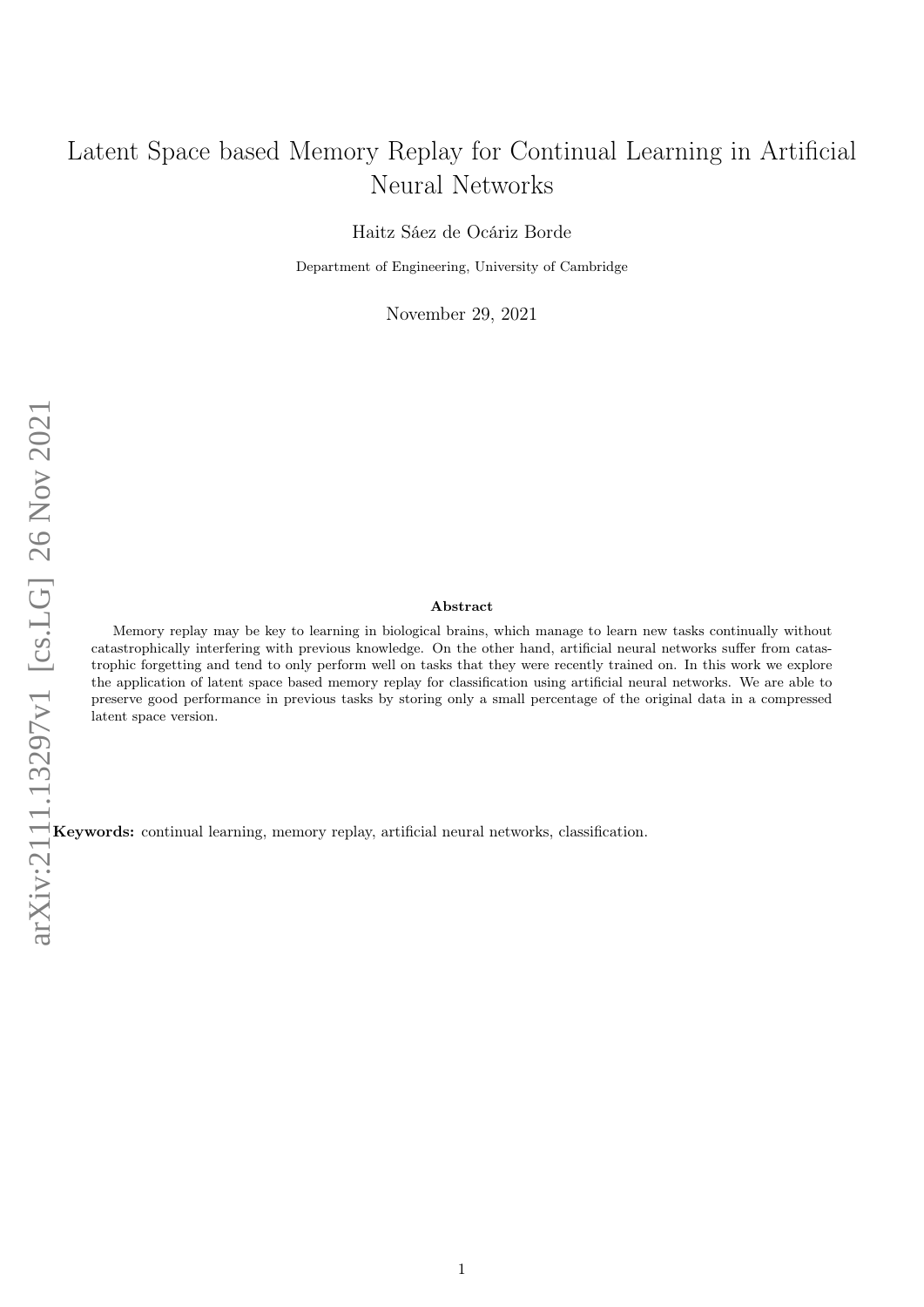### 1 Introduction

Catastrophic forgetting is a recurrent problem in artificial neural networks, and a great handicap for continual learning. Neural networks tend to abruptly forget what they previously learned upon learning new information. The performance of the neural network on a specific task is evaluated based on a loss function and the model updates its parameters to try to optimize for the given loss function without considering its performance in any other task. The location in weight space where the network can reliably perform in a specific task is likely to be distinct from that where it achieved success in a different task. This effectively means that when we retrain a neural network on a different task it will update its weights aiming solely at optimizing the new loss function without minding preserving its performance on other previous tasks.

On the other hand, we humans clearly learn sequentially and build upon previous knowledge to learn new skills. We first learn to walk, then to run, later how to ride a bike... But we do not forget how to walk when we learn to ride a bike. Although it is true that we tend to slowly forget learned information throughout our lifetime (especially if we do not revisit it), new learning does not catastrophically interfere with consolidated knowledge. There are a wide variety of neurophysiological principles that control the interplay between stability and plasticity of the different human brain regions and that help in the development and specialization of the brain based on our sensorimotor experiences throughout life [\(Lewkowicz](#page-5-0) [\(2014\)](#page-5-0); [Murray et al.](#page-5-1) [\(2016\)](#page-5-1); [Power and](#page-5-2) [Schlaggar](#page-5-2) [\(2016\)](#page-5-2); [Zenke et al.](#page-6-0) [\(2017\)](#page-6-0)).

In this paper we will focus on memory replay and on how we can draw inspiration from this biological phenomenon to tackle catastrophic forgetting in artificial neural networks. Neural replay sequences were first discovered by studying the hippocampus in rats, but hippocampal replay has also been observed in cats, rabbits, songbirds and monkeys [\(Buhry](#page-5-3) [et al.](#page-5-3) [\(2011\)](#page-5-3); [Nokia et al.](#page-5-4) [\(2010\)](#page-5-4); [Dave and Margoliash](#page-5-5) [\(2000\)](#page-5-5); [Skaggs et al.](#page-6-1) [\(2007\)](#page-6-1)). Memory replay has been found to be an important mechanism for learning implemented by biological brains. It consists in firing or replaying neural activity during sleep or wakeful rest so as to reinforce cell activations that occurred beforehand during learning. An entire replay sequence can last a fraction of a second, nevertheless it can play through multiple seconds worth of real life experience. Disrupting brain activity during replay in rodents has experimentally been proven to hinder learning which supports the importance of memory replay [\(Ego-Stengel and](#page-5-6) [Wilson](#page-5-6) [\(2010\)](#page-5-6); [Jadhav et al.](#page-5-7) [\(2012\)](#page-5-7)).

# 2 Memory Replay in Artificial Neural Networks

Limited network capacity is not behind catastrophic forgetting in artificial neural networks. The problem resides in how to train the model on different tasks sequentially. Bioinspired memory replay has been proposed as a tool for continual learning in neural networks by several researchers. We could potentially try to store all previously encountered examples and retrain on them simultaneously when learning a new task, but the scalability of this method is not manageable. Storing previously seen data and alternating it with new data [\(Rebuffi et al.](#page-6-2) [\(2017\)](#page-6-2); [Chaudhry et al.](#page-5-8) [\(2019\)](#page-5-8)) can be problematic due to both restricted storage capacity and privacy issues. Hence, some researchers have explored using learned generative neural network models of past observations to generate data for replay [\(Robins](#page-6-3) [\(1995\)](#page-6-3); [van de Ven](#page-6-4) [and Tolias](#page-6-4) [\(2018\)](#page-6-4); [van de Ven et al.](#page-6-5) [\(2020\)](#page-6-5)). This type of approach has also been criticized: for shifting the catastrophic forgetting problem to the training of the generative model [\(Schwarz et al.](#page-6-6) [\(2018\)](#page-6-6)).

Human memory is not perfect, but we surely store memories. Although much is still unknown about how memories are created and accessed within the brain, it is reasonable to suggest that having memories is an evolutionary mechanism to help us survive by making better informed decisions based on past experiences. Having perfect memory is not efficient from a storage perspective and it is not necessary either. We can hypothesize that to make future decisions we only need a compressed version of what we experienced in the past. That compressed version of the experience is a memory that encapsulates the key information of the event without having to store the whole raw input signal. What is more, many times memories relate together information coming from different sensory signals: the visual appearance of a place may remind us of a smell or a song, for example. This may be an indication that we are storing multimodal data in a compressed latent space.

In this paper we will draw inspiration from these suggestions and store previously seen data in latent space which will be used for memory replay. We will first train two neural networks on a given task. The first neural network, which we will call the compressor, will encode the input data into latent space which will be pasted on to a classifier. Initially both networks will be trained and updated simultaneously on a given task (effectively working as a single model). Once we have trained on the first task we will store a fraction of the original data in latent space. Next we will proceed to learn a second similar classification task, but we will freeze the first network. The classifier will be updated based on both the latent space memory and new raw input data that will be pasted through the first (frozen) neural network for encoding. Using this approach we are able to preserve almost the original performance on the first task while learning a second task in a memory efficient way. Latent replay has also been explored in real-time continual learning scenarios [\(Pellegrini et al.](#page-5-9) [\(2020\)](#page-5-9)).

The rest of the paper has the following structure. Section [3](#page-1-0) briefly reviews the three datasets used. Section [4](#page-2-0) covers the two neural network models used: the encoder and the classifier. Section [5](#page-3-0) discusses the training procedure in more detail. In Section [6](#page-3-1) we show the obtained results and lastly, in Section [7](#page-5-10) we summarize the final conclusions.

#### <span id="page-1-0"></span>3 Datasets

In this work we use three datasets: the MNIST [\(Lecun](#page-5-11) [et al.](#page-5-11) [\(1998\)](#page-5-11); [Deng](#page-5-12) [\(2012\)](#page-5-12)), the Fashion-MNIST [\(Xiao et al.](#page-6-7) [\(2017\)](#page-6-7)), and the Kuzushiji-MNIST dataset [\(Clanuwat et al.](#page-5-13) [\(2018\)](#page-5-13)).

MNIST is a famous database of handwritten digits, 0 to 9, that is commonly used for training various machine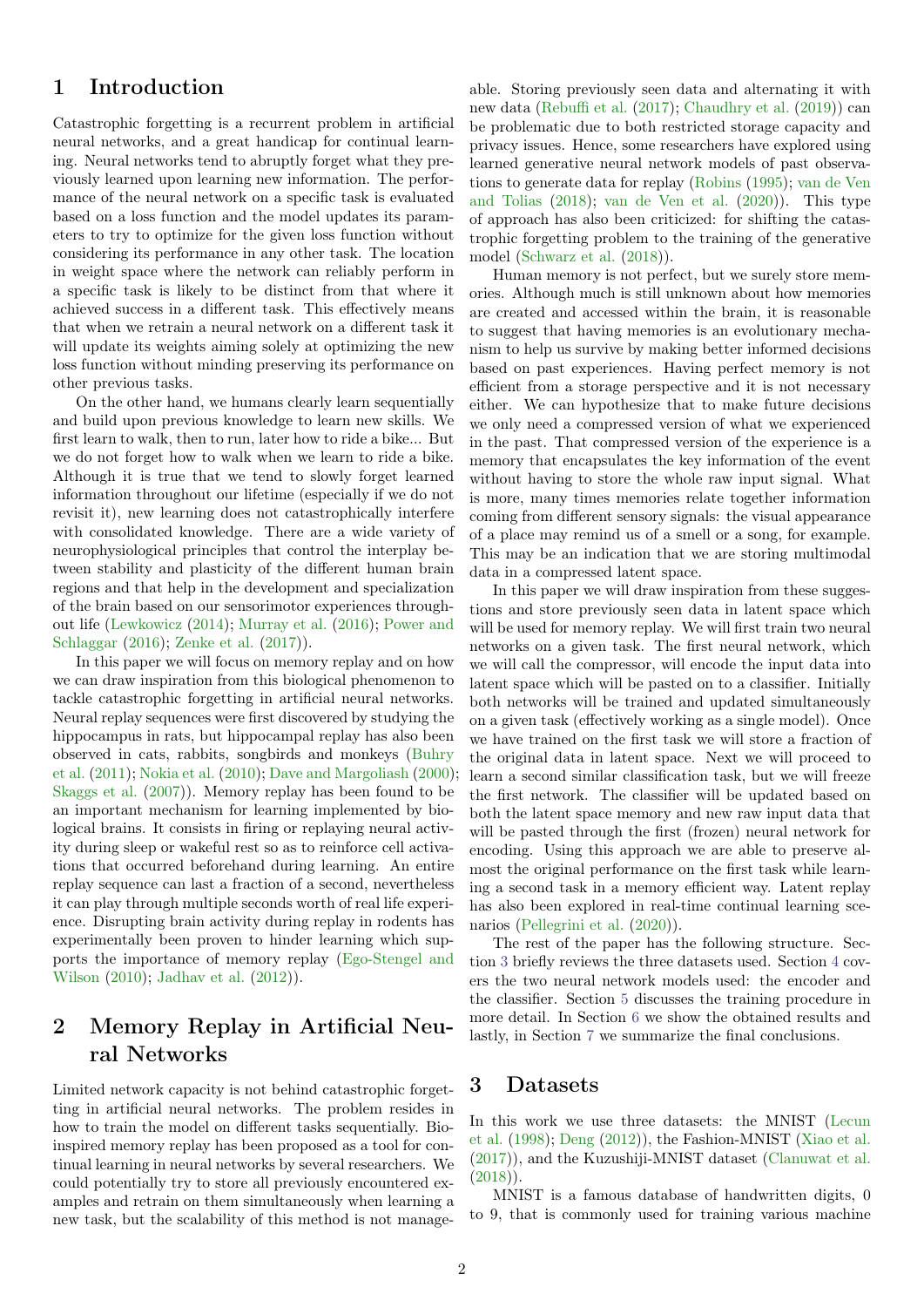learning algorithms. It was created by remixing samples from the original NIST database [\(Grother](#page-5-14) [\(1995\)](#page-5-14)). MNIST contains a total of 70,000 images, the images are fit into a 28  $\times$  28 pixel bounding box, and have grayscale levels. Figure [1](#page-2-1) and Figure [2](#page-2-2) displays some samples from the dataset.

<span id="page-2-1"></span>

|  |  |  |  |  |  |  | 2 2 2 2 2 2 2 2 2 2 2 2 2 2 2 2 2             |  |
|--|--|--|--|--|--|--|-----------------------------------------------|--|
|  |  |  |  |  |  |  | 3 3 3 3 3 3 3 3 3 3 3 3 3 3 3                 |  |
|  |  |  |  |  |  |  |                                               |  |
|  |  |  |  |  |  |  | 555555555555555                               |  |
|  |  |  |  |  |  |  | 6 6 6 6 6 6 6 6 <b>6 6 6 6 6 6 6</b>          |  |
|  |  |  |  |  |  |  | F 7 9 7 7 7 7 <b>7</b> 7 7 7 <b>7 7</b> 7 7 7 |  |
|  |  |  |  |  |  |  |                                               |  |
|  |  |  |  |  |  |  | <b>999999999999999999</b>                     |  |

Figure 1: Sample MNIST images.

<span id="page-2-2"></span>

Figure 2: MNIST dataset after applying principal component analysis.

Fashion-MNIST also comprises  $28 \times 28$  grayscale images of a total of 70,000 fashion products from 10 categories, with 7,000 images per category. It was based on the assortment on Zalando's website, see Figure [3](#page-2-3). The Fashion-MNIST was intended to be a dropin replacement of MNIST and wanted to provide a more challenging alternative for benchmarking machine learning models.

Lastly, we also work with the Kuzushiji-MNIST dataset which focuses on Kuzushiji (cursive Japanese). The dataset was created by the National Institute of Japanese Literature as part of a national project to digitize about 300,000 old Japanese books. It contains 70,000 images in  $28 \times 28$  pixel grayscale with 7,000 images per category as well. It has 10 classes with one character to represent each of the 10 rows of Hiragana, see Figure [4](#page-2-4). Hiragana is a Japanese phonetic lettering system, one component of the Japanese writing sys-

<span id="page-2-3"></span>

Figure 3: Sample Fashion-MNIST images.

tem, alongside katakana, kanji and sometimes Latin script. By comparing Figure [1](#page-2-1) and Figure [4](#page-2-4), it is immediately obvious that the Kuzushiji-MNIST dataset is a more challenging dataset than the original MNIST.

<span id="page-2-4"></span>

Figure 4: Sample Kuzushiji-MNIST images. The 10 classes of Kuzushiji-MNIST are displayed, with the first column showing each character's modern hiragana counterpart.

#### <span id="page-2-0"></span>4 Neural Network Models

As previously mentioned, we use two neural network models. The first model is a fully convolutional network that maps the input images into the latent space. The network described in Table [1](#page-3-2) maps the input images of dimensions  $28 \times 28$  pixels into a compressed version with  $6 \times 6$  pixels (note that images are in grayscale and both input and output of the network have a single channel).

The second network is a classifier which uses both convolutional layers as well as having a fully connected region and a final log softmax activation function. The architecture is summarized in Table [2](#page-3-3). This second network classifies the output of the first network in 10 classes, that is, it learns to classify the compressed latent version of the original inputs.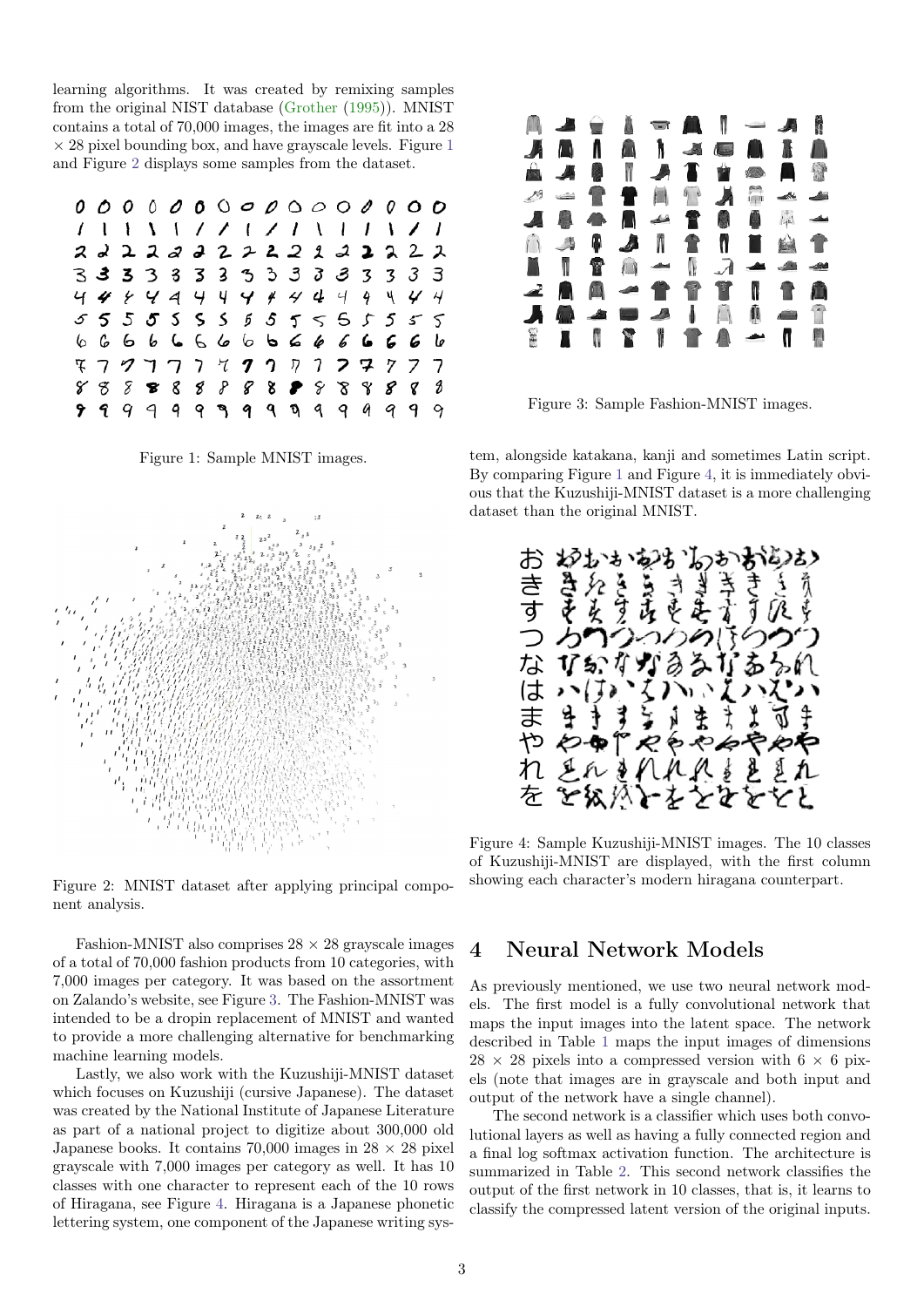Table [1](#page-3-2) and Table [2](#page-3-3) provide detailed information about the number of layers, convolutional channels, the number of neurons used in dense layers, kernel sizes and more.

<span id="page-3-2"></span>Table 1: Description of first neural network: the compressor. Layer 1 has 10 convolutional output channels and Layer 2, 1 convolutional output channel, both use a kernel size of 5. The maxpooling layer uses a kernel size of 3.

| Layer number | Description               |
|--------------|---------------------------|
|              | Convolutional (2d)        |
|              | <b>Batchnormalization</b> |
|              | ELU activation            |
| 2            | Convolutional (2d)        |
|              | <b>Batchnormalization</b> |
|              | ELU activation            |
|              | Maxpool (2d)              |

<span id="page-3-3"></span>Table 2: Description of second neural network: the classifier. All convolutional layers have 50 convolutional channels and a kernel size of 3. Dense Layer 7 has 16 neurons, and Layer 8 has 10, one for each class.

| Layer number   | Description               |
|----------------|---------------------------|
| 1              | Convolutional (2d)        |
|                | <b>Batchnormalization</b> |
|                | ELU activation            |
| $\overline{2}$ | Convolutional (2d)        |
|                | <b>Batchnormalization</b> |
|                | ELU activation            |
| 3              | Convolutional (2d)        |
|                | Batchnormalization        |
|                | ELU activation            |
| 4              | Convolutional (2d)        |
|                | <b>Batchnormalization</b> |
|                | ELU activation            |
| 5              | Convolutional (2d)        |
|                | <b>Batchnormalization</b> |
|                | ELU activation            |
| 6              | Convolutional (2d)        |
|                | Batchnormalization        |
|                | ELU activation            |
|                | Flatten                   |
| 7              | Dense                     |
|                | Batchnormalization        |
|                | ELU activation            |
| 8              | Dense                     |
|                | Log Softmax               |

### <span id="page-3-0"></span>5 Training procedure

All datasets used in this work have 10 classes. We will train the classifier on 5 classes first and on the other 5 classes later. For that we organize the data in each dataset in 10 folds, one for each class.

Initially, we train the first and second neural networks at the same time on predicting the first 5 classes. Effectively, at this stage both neural networks work as a single model: the input images go through the first neural network and the outputs are given to the classifier; the weights of both models are updated. We randomly divide the data in the first 5 folds and use 90% for training and 10% for testing.

Once we are done training we freeze the first neural network, which has learned how to "effectively compress" the input data based on the first 5 classes. We pass a small percentage of the original data through the compressor and store the compressed version of the data which will be our latent space based memory. Note that we need to store both the compressed latent space form of the original data and the corresponding labels.

Next we proceed to train the classifier on the remaining 5 classes. The new data is passed through the (frozen) compressor before feeding it to the classifier, whose weights are updated to optimize for the new data and the stored latent space based memory simultaneously. This way we are able to preserve almost the original model performance on the test set used for the first 5 classes while training on the new data.

For training we use a stochastic gradient descent optimizer, a batch size of 1000, a learning rate of 0.001, and the cross entropy loss function. Also, we replay the latent space based memory every time the model is updated on the new data, that is, for every batch we update the model parameters based on the new data and then based on the latent space memory.

### <span id="page-3-1"></span>6 Results

In this section we explore how much latent space based memory is required to preserve good performance on the original task. In latent space the input images of dimensions 28  $\times$  $28 = 784$  pixels are represented by just  $6 \times 6 = 36$  pixels (4.59% the original number of pixels). So, for example, if we were to store 5% of the original data in the latent space based memory that would amount to storing 0.23% of the amount of pixels in original training set. Table [3](#page-4-0) summarizes the different training cases explored in this work.

Table [4](#page-4-1), Table [7](#page-4-2), and Table [10](#page-5-15) report the results obtained by the model on the training and testing set when trained on the initial 5 classes for each dataset respectively.

Table [5](#page-4-3), Table [8](#page-4-4), and Table [11](#page-5-16) show the performance of the model on the new classes and also the performance on the original testing data after retraining using memory replay. In the leftmost column of the tables, the training case is specified: the first number refers to the classes used for training and testing (see Table [3](#page-4-0)), and the percentage number denotes the amount of latent space memory used. For example, Case  $1 - 0.05\%$  performs the  $2^{nd}$  model training based on classes  $[5, 6, 7, 8, 9]$ , stores  $1575/31500$  of the original images in latent space, and was originally trained on classes [0, 1, 2, 3, 4].

Lastly for comparison, we also include the performance of the model on the original trainining test after retraining on the new classification task when memory replay is not used and the first neural network is not frozen. That is, we retrain the whole model on the new task and check its performance on the original classification classes: catastrophic forgetting occurs. See Table [6](#page-4-5), Table [9](#page-4-6), and Table [12](#page-5-17).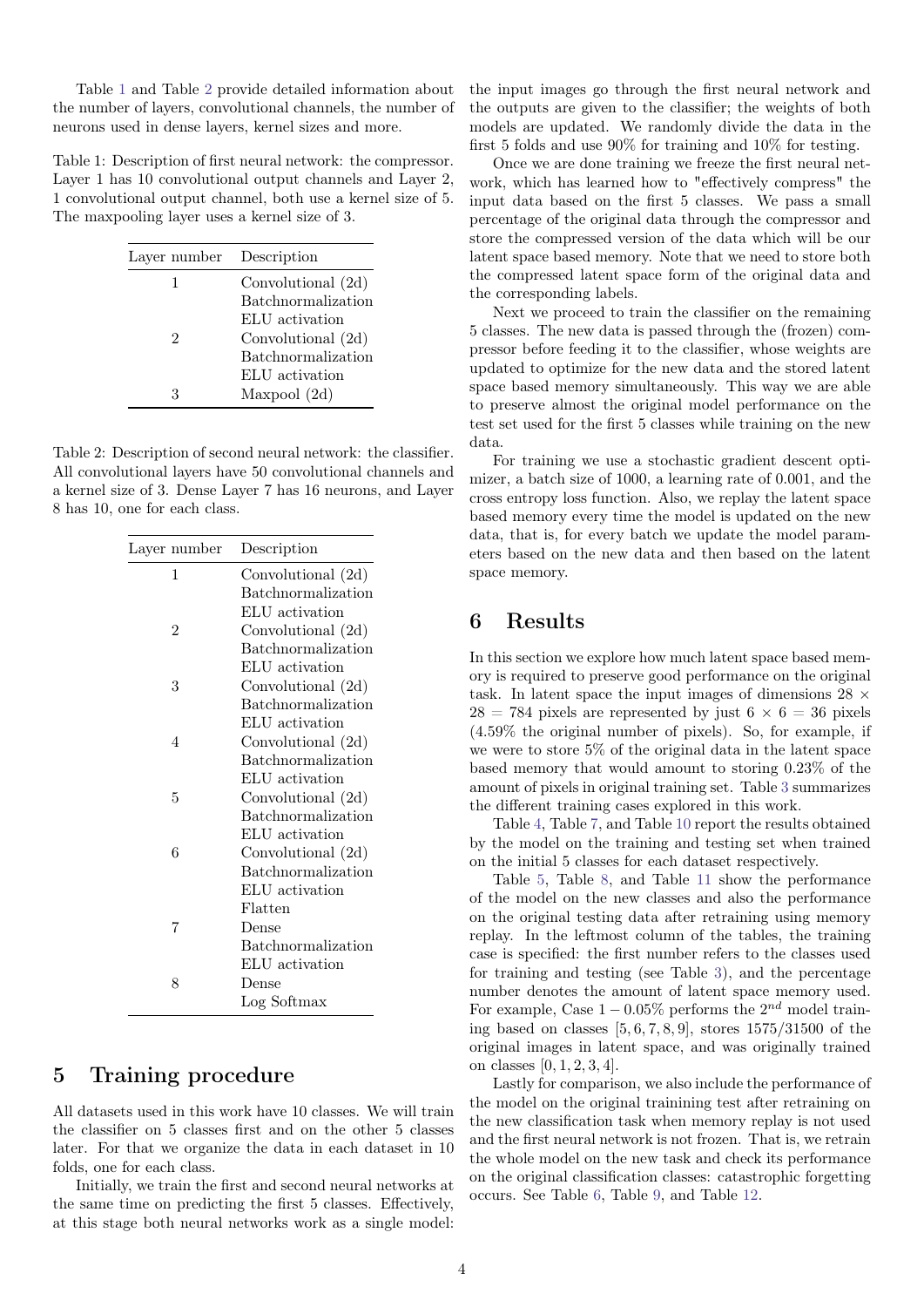<span id="page-4-0"></span>Table 3: Training cases explored in this work. More training combinations are possible. The  $1^{st}$  training classes column refers to the classes used to originally train the two neural networks (compressor included). The  $2^{nd}$  training classes are the classes on which the classifier was additionally trained on using latent space based memory replay. These cases are applicable to all datasets.

| Case           | $1^{st}$ training | $2^{nd}$ training |
|----------------|-------------------|-------------------|
| 1.             | [0,1,2,3,4]       | [5,6,7,8,9]       |
| $\mathfrak{D}$ | [5,6,7,8,9]       | [0,1,2,3,4]       |
| 3              | [0,1,2,5,6]       | [3,4,7,8,9]       |
| 4              | [5,6,7,0,1]       | [8,9,2,3,4]       |

Table [4](#page-4-1), Table [5](#page-4-3), and Table [6](#page-4-5) contain relevant information for the MNIST dataset. By comparing the rightmost columns of Table [5](#page-4-3) and Table [6](#page-4-5) it clear that using a small proportion of the original data we are able to avoid catastrophic forgetting, whereas without memory replay the model forgets the original classification task.

<span id="page-4-1"></span>Table 4: Performance (accuracy) for  $1^{st}$  training classes using MNIST dataset.

| Case | Training | Testing |
|------|----------|---------|
| 1    | 0.9904   | 0.9885  |
| 2    | 0.9914   | 0.9837  |
| 3    | 0.9901   | 0.9871  |
|      | 0.9908   | 0.9881  |

<span id="page-4-3"></span>Table 5: Performance (accuracy) for  $2^{nd}$  training classes and performance on the original testing set for MNIST.

| Case             | Training | Testing | Original Testing |
|------------------|----------|---------|------------------|
| 1 - 0.05 $\%$    | 0.9902   | 0.9685  | 0.9392           |
| 1 - 0.23 $\%$    | 0.9829   | 0.9658  | 0.9555           |
| $1$ - $1.15~\%$  | 0.9897   | 0.9667  | 0.9787           |
| $2$ - 0.05 $\%$  | 0.9906   | 0.9891  | 0.9594           |
| $2$ - $0.23~\%$  | 0.9902   | 0.9905  | 0.9667           |
| $2$ - $1.15~\%$  | 0.9760   | 0.9717  | 0.9658           |
| 3 - 0.05 %       | 0.9908   | 0.9749  | 0.9788           |
| 3 - 0.23 $\%$    | 0.9914   | 0.9764  | 0.9800           |
| $3$ - $1.15\ \%$ | 0.9712   | 0.9620  | 0.9811           |
| 4 - 0.05 $\%$    | 0.9886   | 0.9686  | 0.8732           |
| 4 - 0.23 $\%$    | 0.9900   | 0.9669  | 0.9569           |
| $4$ - $1.15~\%$  | 0.9904   | 0.9680  | 0.9779           |

Table [7](#page-4-2), Table [8](#page-4-4), and Table [9](#page-4-6) summarize the results for the Fashion-MNIST dataset for which we achieve a slightly worse performance on the training set. Nevertheless, the latent space based memory replay still gives satisfactory results and we are able to avoid catastrophic forgetting. Note from Table [9](#page-4-6) that forgetting is severe when we simply retrain the whole model, whereas in Table [8](#page-4-4) we see that the performance on the original training set is really similar to the one obtained before retraining.

<span id="page-4-5"></span>Table 6: Retraining on new task without memory replay for MNIST.

| Case | Training | Testing | <b>Original Testing</b> |
|------|----------|---------|-------------------------|
| 1    | 0.9910   | 0.9804  | 0.0423                  |
| 2    | 0.9916   | 0.9902  | 0.0269                  |
| 3    | 0.9906   | 0.9824  | 0.2003                  |
| 4    | 0.9923   | 0.9833  | 0.0142                  |

<span id="page-4-2"></span>Table 7: Performance (accuracy) for  $1^{st}$  training classes using Fashion-MNIST.

| Case | Training | Testing |
|------|----------|---------|
| L    | 0.9902   | 0.8897  |
| 2    | 0.9900   | 0.9611  |
| 3    | 0.9643   | 0.8825  |
|      | 0.9784   | 0.9174  |

<span id="page-4-4"></span>Table 8: Performance (accuracy) for  $2^{nd}$  training classes and performance on the original testing set for Fashion-MNIST.

| Case         | Training | Testing | Original Testing |
|--------------|----------|---------|------------------|
| $1 - 0.05\%$ | 0.9811   | 0.9500  | 0.7959           |
| $1 - 0.23\%$ | 0.9907   | 0.9477  | 0.8500           |
| $1 - 1.15\%$ | 0.9906   | 0.9468  | 0.8831           |
| $2 - 0.05\%$ | 0.9204   | 0.8988  | 0.9211           |
| $2 - 0.23\%$ | 0.9434   | 0.8912  | 0.9426           |
| $2 - 1.15\%$ | 0.9110   | 0.8897  | 0.9540           |
| $3 - 0.05\%$ | 0.9696   | 0.9546  | 0.8345           |
| $3 - 0.23\%$ | 0.9682   | 0.9531  | 0.8600           |
| $3 - 1.15\%$ | 0.9680   | 0.9401  | 0.8779           |
| $4 - 0.05\%$ | 0.9127   | 0.8931  | 0.8974           |
| $4 - 0.23\%$ | 0.9915   | 0.9008  | 0.8722           |
| $4 - 1.15\%$ | 0.9873   | 0.9028  | 0.9100           |

<span id="page-4-6"></span>Table 9: Retraining on new task without memory replay for Fashion-MNIST.

| Case | Training | Testing | Original Testing |
|------|----------|---------|------------------|
|      | 0.9860   | 0.9566  | 0.0528           |
| 2    | 0.9772   | 0.9008  | 0.0285           |
| 3    | 0.9787   | 0.9614  | 0.0011           |
| 4    | 0.9398   | 0.9159  | 0.0022           |

In Table [10](#page-5-15), Table [11](#page-5-16), and Table [12](#page-5-17) the results for the Kuzushiji-MNIST dataset as displayed. Again, memory replay proves successful at helping the network retain its original performance in classifying the first 5 classes using a small amount of latent space based memory. In this case we see a clear drop in accuracy when we use only 0.05% of the original data as compared to using 0.23%. This could be attributed to the fact that in the Kuzushiji-MNIST dataset we can find a quite diverse set of images under the same class (Figure [4](#page-2-4)), hence we require more examples in memory to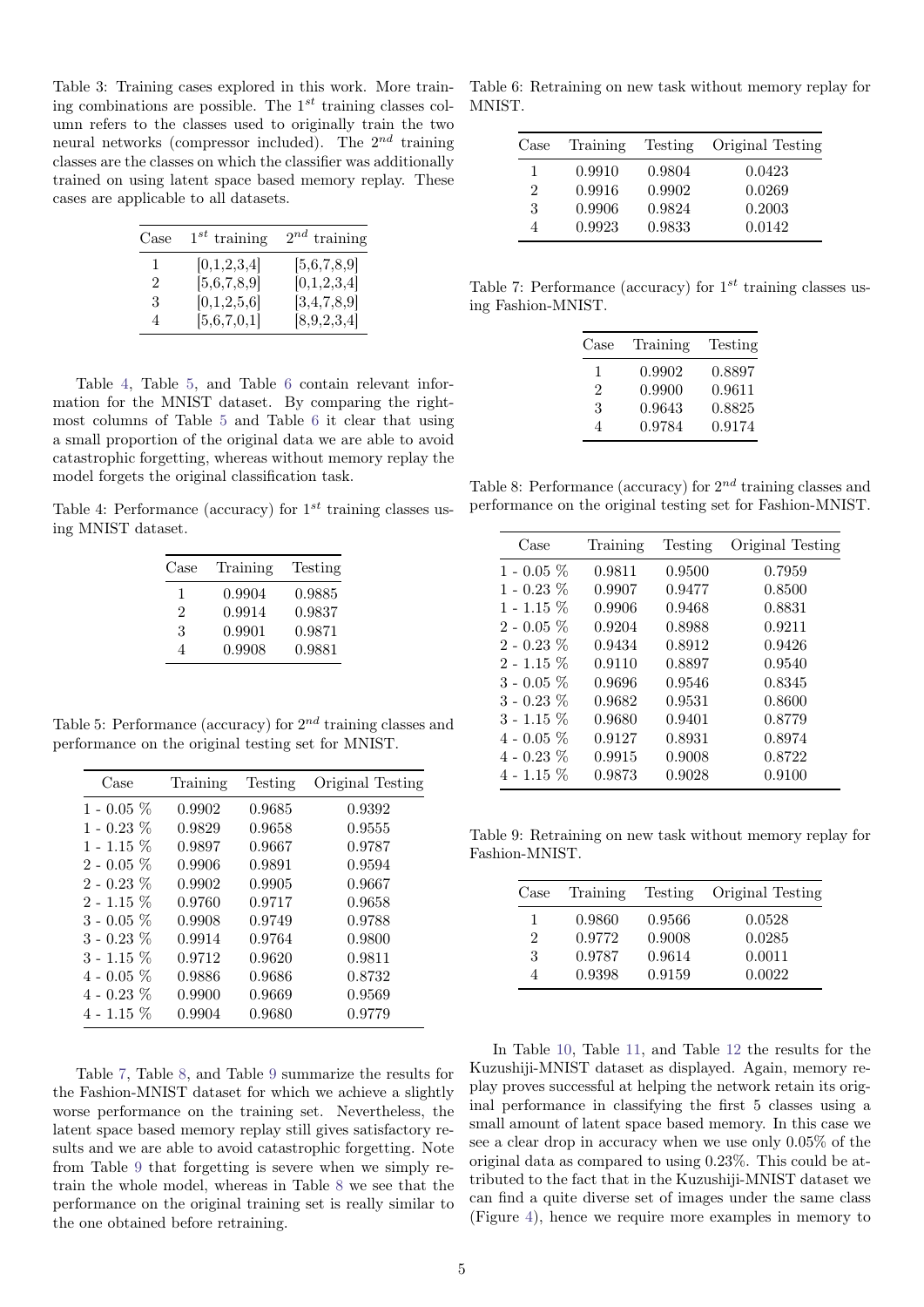capture all the diversity in the original data.

<span id="page-5-15"></span>Table 10: Performance (accuracy) for  $1^{st}$  training classes using Kuzushiji-MNIST.

| Case | Training | Testing |
|------|----------|---------|
| ı    | 0.9904   | 0.9683  |
| 2    | 0.9902   | 0.9769  |
| 3    | 0.9904   | 0.9663  |
|      | 0.9888   | 0.9737  |

<span id="page-5-16"></span>Table 11: Performance (accuracy) for  $2^{st}$  training classes and performance on the original testing set for Kuzushiji-MNIST.

| Case            | Training | Testing | Original Testing |
|-----------------|----------|---------|------------------|
| 1 - 0.05 $\%$   | 0.9901   | 0.9697  | 0.7282           |
| 1 - 0.23 $%$    | 0.9904   | 0.9674  | 0.9108           |
| 1 - 1.15 $%$    | 0.9886   | 0.9626  | 0.9506           |
| $2$ - 0.05 $\%$ | 0.9822   | 0.9631  | 0.7825           |
| $2$ - 0.23 $\%$ | 0.9903   | 0.9665  | 0.9631           |
| $2$ - 1.15 $\%$ | 0.9903   | 0.9668  | 0.9663           |
| 3 - 0.05 %      | 0.9901   | 0.9737  | 0.7067           |
| 3 - 0.23 $\%$   | 0.9903   | 0.9703  | 0.9083           |
| $3$ - $1.15~\%$ | 0.9900   | 0.9728  | 0.9091           |
| 4 - 0.05 %      | 0.9907   | 0.9668  | 0.7751           |
| 4 - 0.23 %      | 0.9902   | 0.9645  | 0.9223           |
| $4$ - $1.15~\%$ | 0.9908   | 0.9637  | 0.9525           |
|                 |          |         |                  |

<span id="page-5-17"></span>Table 12: Retraining on new task without memory replay for Kuzushiji-MNIST.

| Case | Training | Testing | Original Testing |
|------|----------|---------|------------------|
|      | 0.9851   | 0.9699  | 0.0122           |
| 2    | 0.9852   | 0.9711  | 0.0229           |
| 3    | 0.9859   | 0.9728  | 0.0120           |
|      | 0.9868   | 0.9680  | 0.0117           |

## <span id="page-5-10"></span>7 Conclusion

It has been experimentally found that memory replay may be a key element to continual learning in biological brains. The brain uses this technique to reinforce cell activation after learning a new task. In this work, we drew inspiration from these findings and applied latent space based memory replay to classification problems using the MNIST, Fashion-MNIST, and Kuzushiji-MNIST datasets. We found that using a small percentage of the original data and storing it in a compressed latent space form is sufficient for memory replay and to preserve a good performance on previous tasks.

We only explored this technique for similar tasks. In the future it would be interesting to apply this current of thought and similar latent space based memory replay approaches to more diverse problems which are not so similar

between them. Efficient memory replay will probably require better encoding mechanisms. Nevertheless, we have shown that memory replay is indeed a good approach for tackling catastrophic forgetting and we have managed to do so storing only a very small percentage of the original data.

#### References

- <span id="page-5-3"></span>Buhry, L., Azizi, A., and Cheng, S. (2011). Reactivation, replay, and preplay: How it might all fit together. Neural Plasticity, 2011:203462–203462.
- <span id="page-5-8"></span>Chaudhry, A., Rohrbach, M., Elhoseiny, M., Ajanthan, T., Dokania, P. K., Torr, P. H. S., and Ranzato, M. (2019). On tiny episodic memories in continual learning.
- <span id="page-5-13"></span>Clanuwat, T., Bober-Irizar, M., Kitamoto, A., Lamb, A., Yamamoto, K., and Ha, D. (2018). Deep learning for classical japanese literature. ArXiv, abs/1812.01718.
- <span id="page-5-5"></span>Dave, A. S. and Margoliash, D. J. (2000). Song replay during sleep and computational rules for sensorimotor vocal learning. Science, 290 5492:812–6.
- <span id="page-5-12"></span>Deng, L. (2012). The mnist database of handwritten digit images for machine learning research. IEEE Signal Processing Magazine, 29(6):141–142.
- <span id="page-5-6"></span>Ego-Stengel, V. and Wilson, M. A. (2010). Disruption of ripple-associated hippocampal activity during rest impairs spatial learning in the rat. Hippocampus, 20.
- <span id="page-5-14"></span>Grother, P. (1995). Nist special database 19 handprinted forms and characters database.
- <span id="page-5-7"></span>Jadhav, S., Kemere, C., German, P., and Frank, L. (2012). Awake hippocampal sharp-wave ripples support spatial memory. Science (New York, N.Y.), 336:1454-8.
- <span id="page-5-11"></span>Lecun, Y., Bottou, L., Bengio, Y., and Haffner, P. (1998). Gradient-based learning applied to document recognition. Proceedings of the IEEE, 86(11):2278–2324.
- <span id="page-5-0"></span>Lewkowicz, D. (2014). Early experience and multisensory perceptual narrowing. Developmental psychobiology, 56.
- <span id="page-5-1"></span>Murray, M. M., Lewkowicz, D. J., Amedi, A., and Wallace, M. T. (2016). Multisensory processes: A balancing act across the lifespan. Trends in Neurosciences, 39:567–579.
- <span id="page-5-4"></span>Nokia, M., Penttonen, M., and Wikgren, J. (2010). Hippocampal ripple-contingent training accelerates trace eyeblink conditioning and retards extinction in rabbits. The Journal of neuroscience : the official journal of the Society for Neuroscience, 30:11486–92.
- <span id="page-5-9"></span>Pellegrini, L., Graffieti, G., Lomonaco, V., and Maltoni, D. (2020). Latent replay for real-time continual learning. pages 10203–10209.
- <span id="page-5-2"></span>Power, J. and Schlaggar, B. (2016). Neural plasticity across the lifespan. Wiley Interdisciplinary Reviews: Developmental Biology, 6.